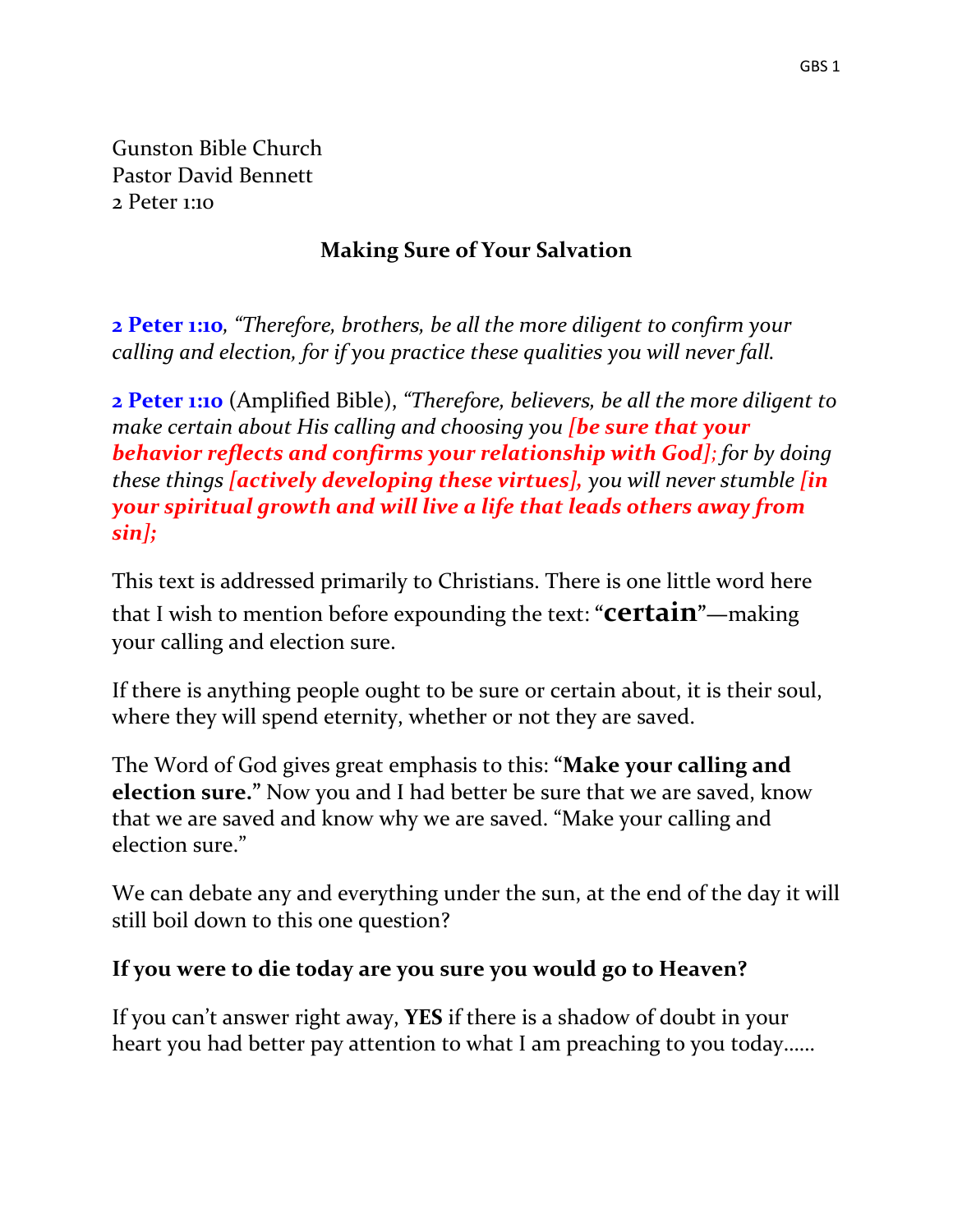The Bible speaks of those of us who have been saved as God's elect. **"Elect" means "chosen."**

We have been chosen of Him. If God knew you were going to be saved long before you were, then everything about your life was known of Him beforehand.

All your **sins**, all your **problems**, all your **weaknesses**—nothing has ever slipped up on the Lord.

Now notice the teaching of the Scripture. **Romans 8:33** says, *"Who shall bring any charge against God's elect? It is God who justifies.*

In the sight of God, there is **no charge** against elect people, saved people.

Thank God for that result of election!

It is reassuring to know what it says in **Psalms 37:23-24**

*<sup>23</sup> "The steps of a man are established by the LORD, when he delights in his way; <sup>24</sup> though he fall, he shall not be cast headlong, for the LORD upholds his hand."*

Make your calling and election sure, is a very serious calling.

Today we are going to look at four ways to make your calling and election sure.

Make Your Calling and Election Sure by …

## **1. Public Confession of Your Faith**

The more I read the Bible, the more I believe God is in this matter of a public confession of your faith. Jesus said in

**Matthew 10:32**, *"So everyone who acknowledges me before men, I also will acknowledge before my Father who is in heaven,"*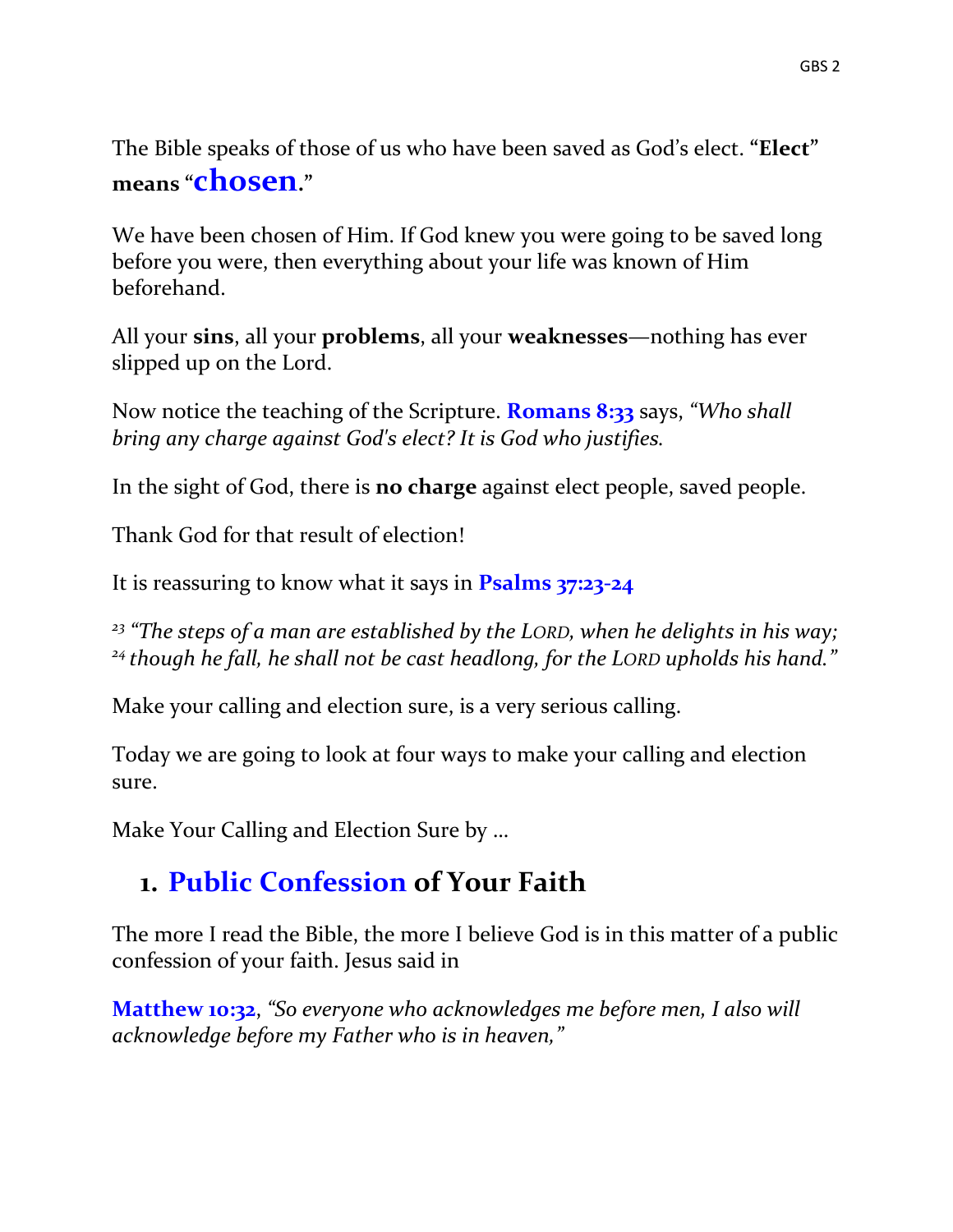#### GBS 3

### **Are you a Christian? Are you saved? Have you been born again?**

You answer **yes,** but do it with uncertainty.

Ladies let me ask you a question, how would you feel if you're supposed boyfriend would not be seen with you in public. I mean they would come over late at night and hang out or meet you at a bar but would never be seen walking around the mall holding hands with you.

It was almost as if they were ashamed of being seen in public with you.

Now take that same scenario and use yourself and Christ, are we ashamed to be seen as a Christian? Is it something we hide publicly until Sunday morning but would never do during the week?

The people I have just described to you are called Sunday Christians, and here is what Jesus said to people that fall into that category;

### **Matthew 7:21-23**

*<sup>21</sup> "Not everyone who says to me, 'Lord, Lord,' will enter the kingdom of heaven, but the one who does the will of my Father who is in heaven. <sup>22</sup> On that day many will say to me, 'Lord, Lord, did we not prophesy in your name, and cast out demons in your name, and do many mighty works in your name?' <sup>23</sup> And then will I declare to them, 'I never knew you; depart from me, you workers of lawlessness.'*

Russell Sewall said: "I carried a check halfway to the bank. Did the bank therefore pay me half the value of the check? Nay; the bank didn't pay me a cent till I went all the way to the paying teller's window. And then the check was paid in full. Half-trust in God is no trust at all, and gets no reward; and that is why so many Christians lead flabby lives."—*Christian Union Herald.*

This Bible says we should make a public confession of faith.

#### **Romans 10:9-10** says: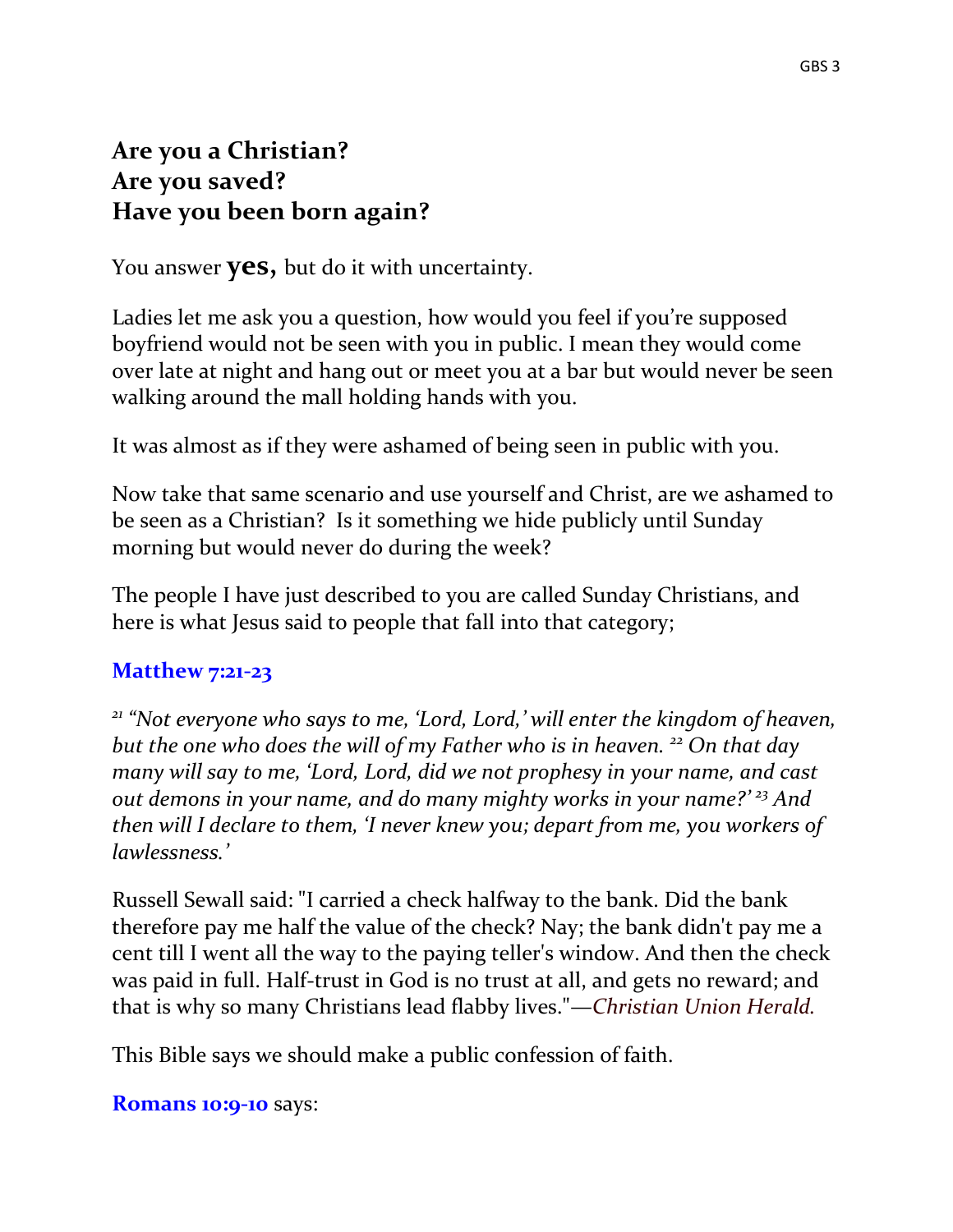*9 "Because, if you confess with your mouth that Jesus is Lord and believe in your heart that God raised him from the dead, you will be saved. <sup>10</sup> For with the heart one believes and is justified, and with the mouth one confesses and is saved."*

When your heart believes unto righteousness, it should open your mouth. You should not be ashamed, reluctant or hesitant about making a public confession of faith.

Make your calling and election sure by a public confession of your faith in Christ.

Make Your Calling and Election Sure by…

### **2. Absolute Trustin the Word of God**

Trust in yourself, and you are doomed to disappointment; Trust in your friends, and they will die and leave you; Trust in money, and you may have it taken from you; Trust in reputation, and some slanderous tongue may blast it; but trust in God, and you are never to be confounded in time or eternity.—*D. L. Moody.*

There is no more certain and wonderful way to make your calling and election sure than by faith in the Word of God.

**Romans 10:17** says, *"So faith comes from hearing, and hearing through the word of Christ*

**John 5:24** *"Truly, truly, I say to you, whoever hears my word and believes him who sent me has eternal life. He does not come into judgment, but has passed from death to life."*

You may say, Pastor Dave, how do you know you are saved?"

I know it because the Word of God **tells me** that I am a Christian. I know I am saved even when I don't feel like it or act like it.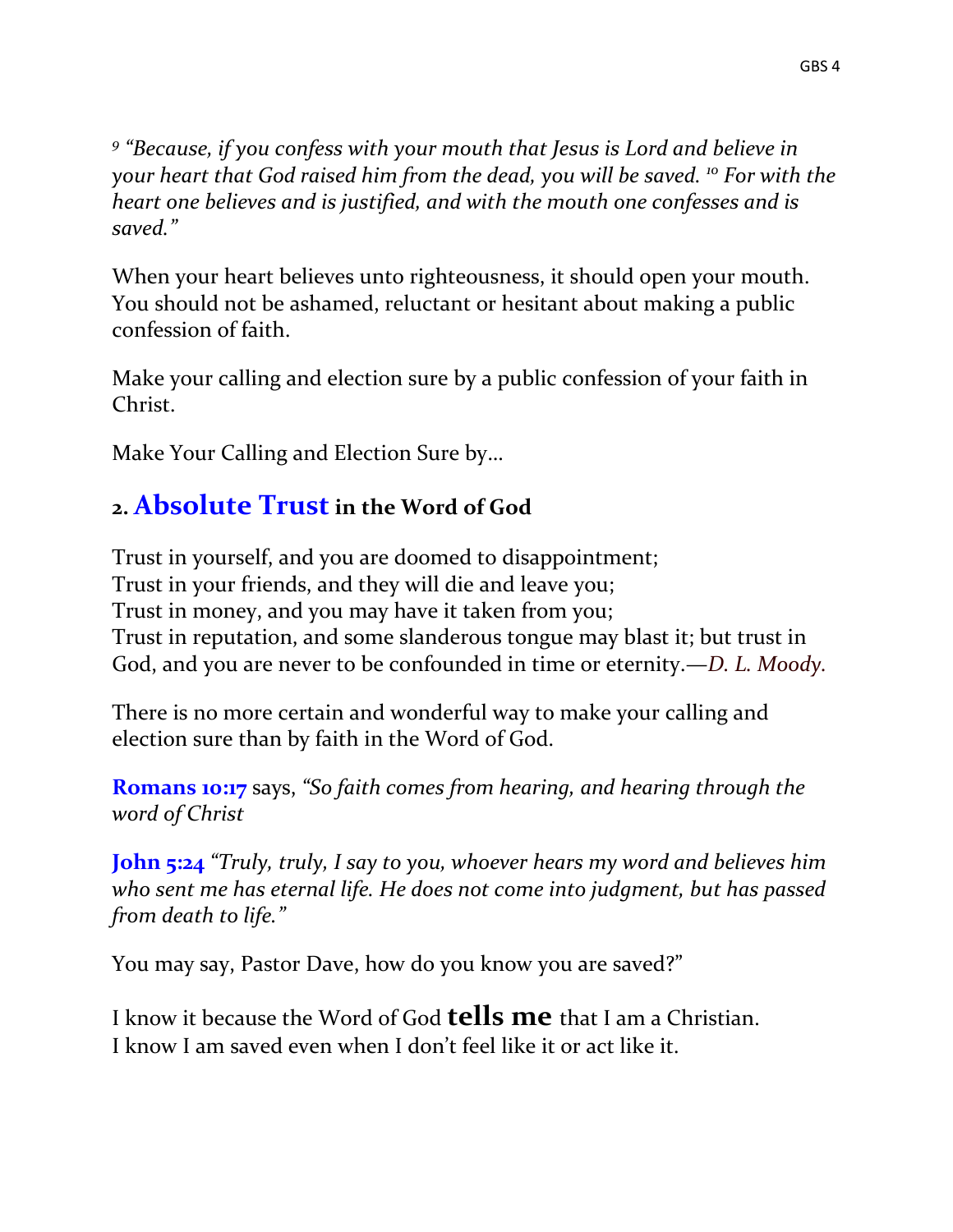**Hebrews 4:12**, "*For the word of God is living and active, sharper than any twoedged sword, piercing to the division of soul and of spirit, of joints and of marrow, and discerning the thoughts and intentions of the heart."*

Make Your Calling and Election Sure by

## **3. The Recognition of the Holy Spirit in Your Life**

In **John 3:5,** *"Truly, truly, I say to you, unless one is born of water and the Spirit, he cannot enter the kingdom of God.*

Now listen to **Romans 8:14, "***For all who are led by the Spirit of God are sons[a] of God."*

**Romans 8:16** says, *"The Spirit himself bears witness with our spirit that we are children of God,*

Saints, when you and I were saved, we were given the gift of the Holy Spirit. When you became a Christian, the Holy Spirit came into your body. This Bible describes your body and mine as the temple in which the Holy Spirit lives.

Notice the teaching of Paul in his Corinthian epistle:

**1 Corinthians 6:19-20,** <sup>19</sup> "Or do you not know that your body is a temple of *the Holy Spirit within you, whom you have from God? You are not your own, <sup>20</sup> for you were bought with a price. So glorify God in your body.* 

In order to have full assurance and great confidence, you must fully recognize the blessed presence of the Holy Spirit in your life.

The Gospel is not something that we come to church **to hear**, it is something we go from church **to tell.**

It is said that years ago there was a beautiful, old, unoccupied mansion, a part of a large estate. Heirs were waiting for the settlement of the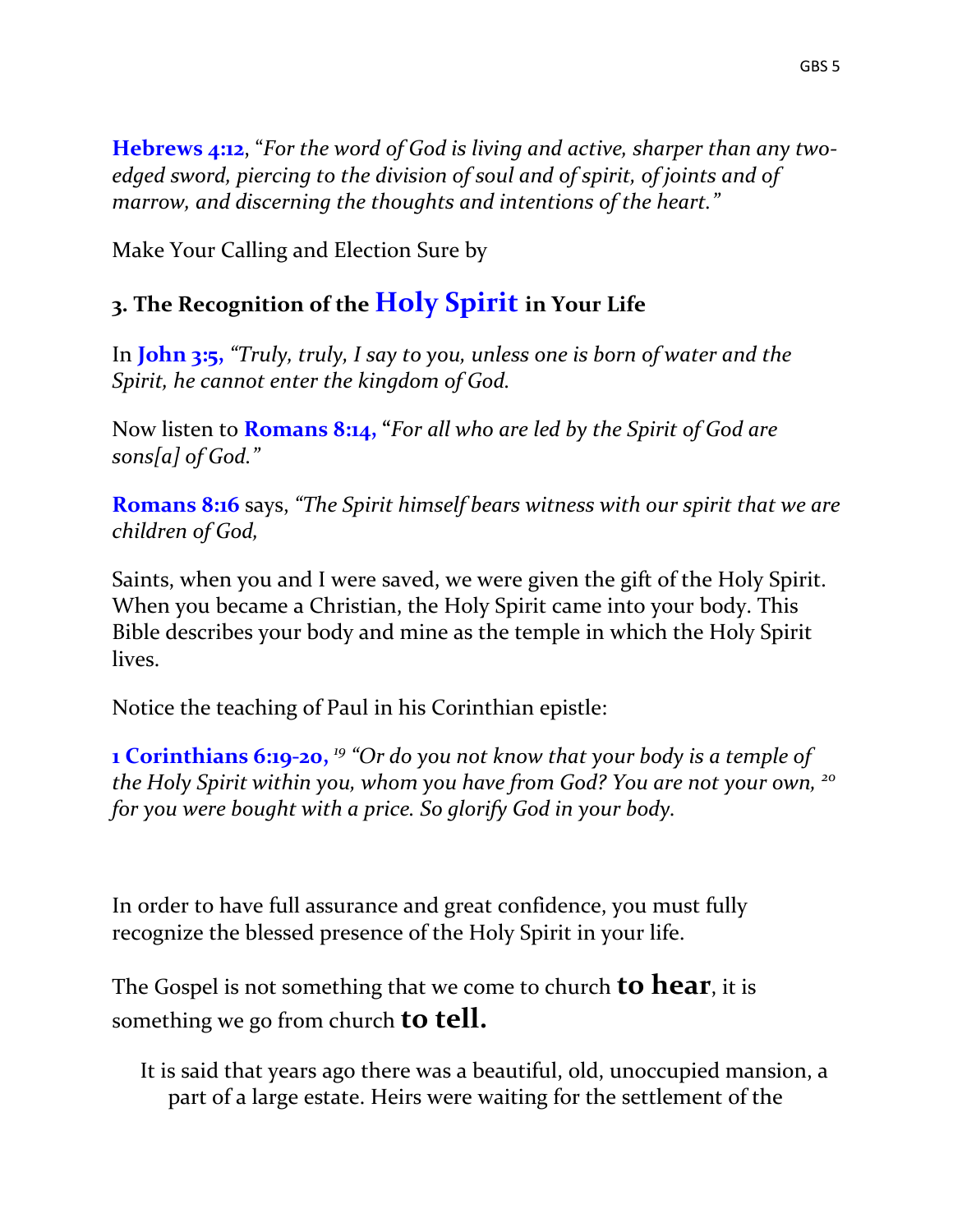inheritance to see who got the old home place. In the meantime, a widowed lady with six children, homeless and poor, moved into the beautiful old residence. No one knew she had moved in for several weeks.

Then one day the estate was settled, and one of the sons was awarded the old place. Soon, when he went with his fine, cultured family to occupy the home which was now rightfully his, he was amazed to find the house occupied by other people. "You must move immediately," he said to the poor old woman and her ragged children.

She was reluctant: "I have no home."

"I am sorry," he replied, "but this is my home, and you must move."

It is said that she moved downstairs, and then later into the two back rooms, and finally, one day, after much pressure, she moved out. The owner was so happy! "We can occupy every room now; it is all ours to enjoy."

When I heard this story, I thought how, in many instances, the Holy Spirit has **waited many years** to occupy every part of our body, which is His home, His dwelling place. "Ye are not your own....ye are bought with a price." Make your calling and election sure by the recognition of the Holy Spirit in your life.

Our final point this morning is;

Make Your Calling and Election Sure by

# **4. Growing in Grace**

Rowland Hill once visited a home and saw a child riding a rocking-horse. After watching the little boy for some time, he wittily remarked, "He reminds me of some Christians. There is plenty of motion but no progress."—*Gospel Herald.* 

**2 Peter 3:18,** *"But grow in the grace and knowledge of our Lord and Savior Jesus Christ. To him be the glory both now and to the day of eternity. Amen."*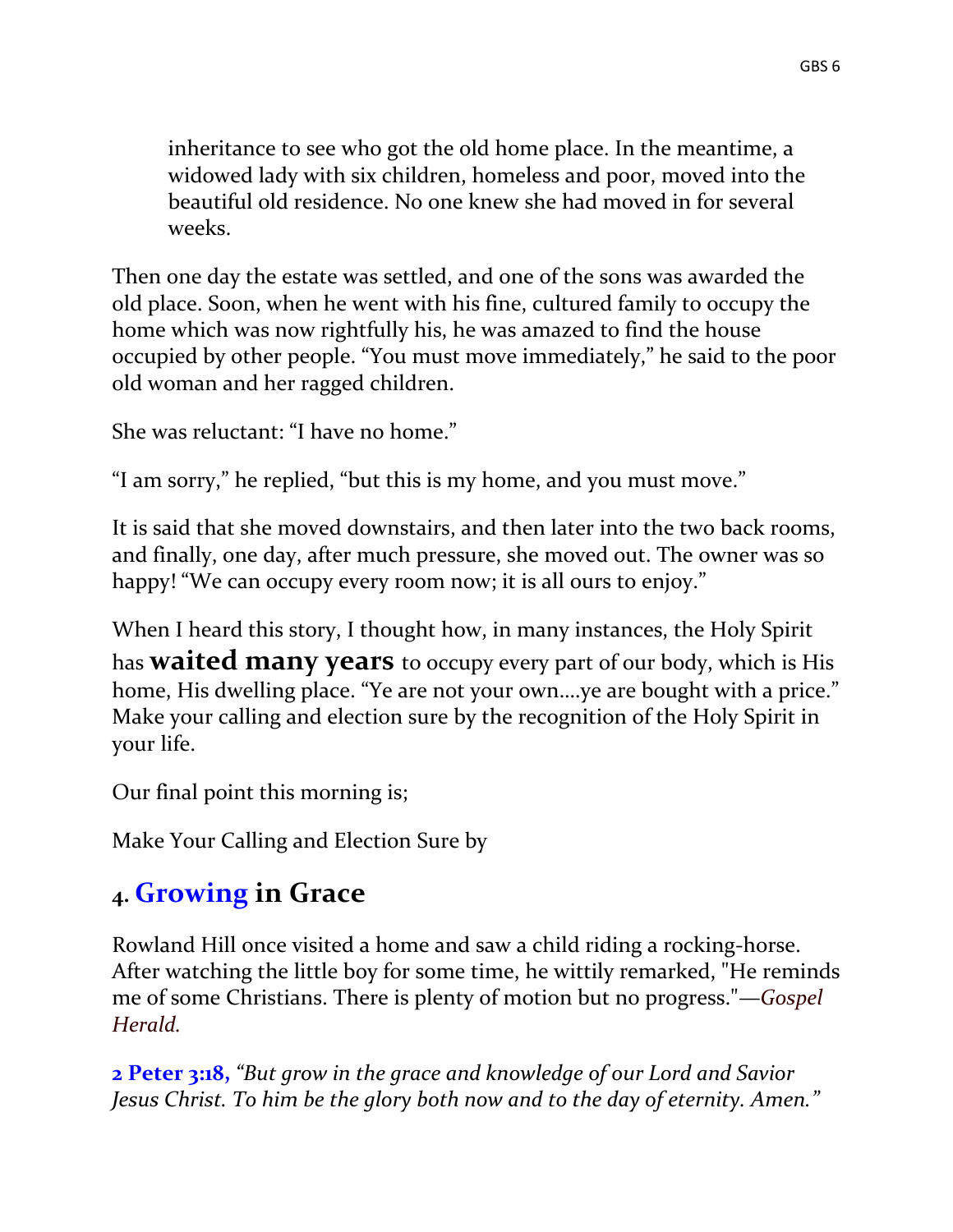Peter could speak with authority on this subject.

To grow physically one must have health, food and exercise.

To grow spiritually, God's child must be healthy spiritually!

He must have victory over sin, the flesh and the world.

He must feed upon the Word of God and exercise his soul in dedicated service for the Lord Jesus Christ.

It is astonishing how many people there are in the churches who have to be nursed. Instead of being spiritually strong men and women, they are mere babes and have to be cared for.

# **Turn to the person on your right and say he's not talking about me but, it might be you…..**

Paul said, in **1 Corinthians 13:11***, "When I was a child, I spoke as a child, I thought as a child, I understood as a child; but when I became a man I put away childish things."*

## **Turn to the person on your left and say, now I know he's talking about you….**

But many who profess to be matured believers are still drinking Similac, and eating Gerber baby food.

Spiritual babes, instead of doing work, make work for others.

The difference between a child and a man is that the **man works** and the child **makes work for others.** 

Most churches of today are full of babies. They do not help; they hinder. Many have not learned to walk, **but they have learned to talk**.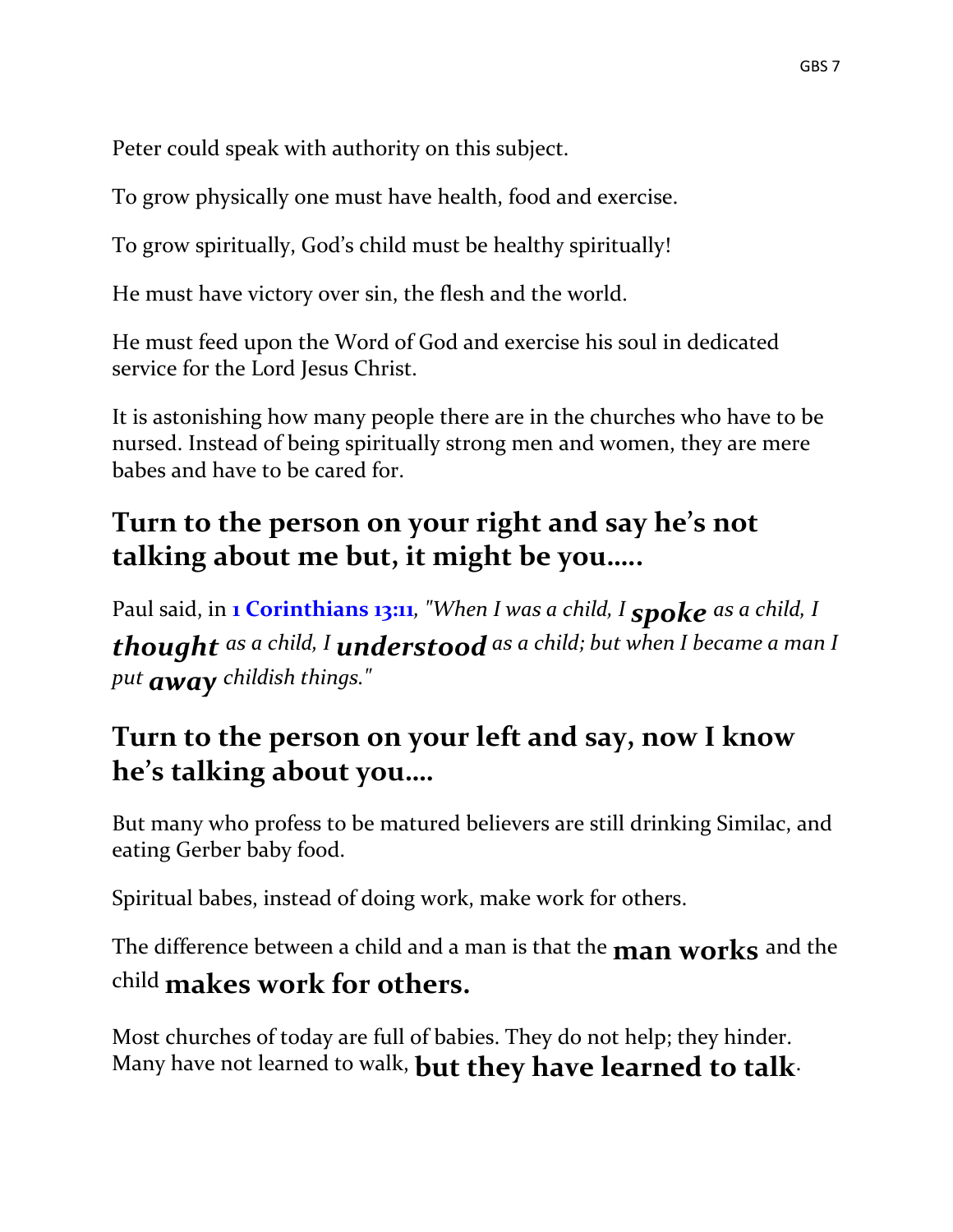The sad part is the church finds itself under constraint of **running a nursery** for many of them, some of these babies are thirty and forty years old. Did you ever see a gray-headed baby?

I have. Many of them. They never get out of spiritual babyhood. They have never cut their teeth. Permanently dwarfed in spiritual infancy!

What a pity! Instead of eating meat, they must in mid-life and beyond be nursed from the bottle.

The reason why so many are not strong men and women in Christ Jesus is because they do not eat the proper food. We are to grow in grace and in knowledge of our Lord and Savior Jesus Christ.

We cannot grow in grace by feasting on **sinful pleasures**.

We must have God's Word. Many are drinking milk who ought to be eating meat.

It is no disgrace to be a baby. But we must not remain babies.

Today we have briefly looked at ways you can make sure your calling and election is sure, by;

- 1. Public Confession.
- 2. Complete trust in God's Word.
- 3. Recognition of the Holy Spirit in your life.
- 4. Finally by Growing in Grace….

If you are not sure today of your eternal salvation, **don't leave** here with unanswered questions.

Don't leave here **today** with doubt in your heart.

**Don't leave** here today with the gift of eternal salvation.